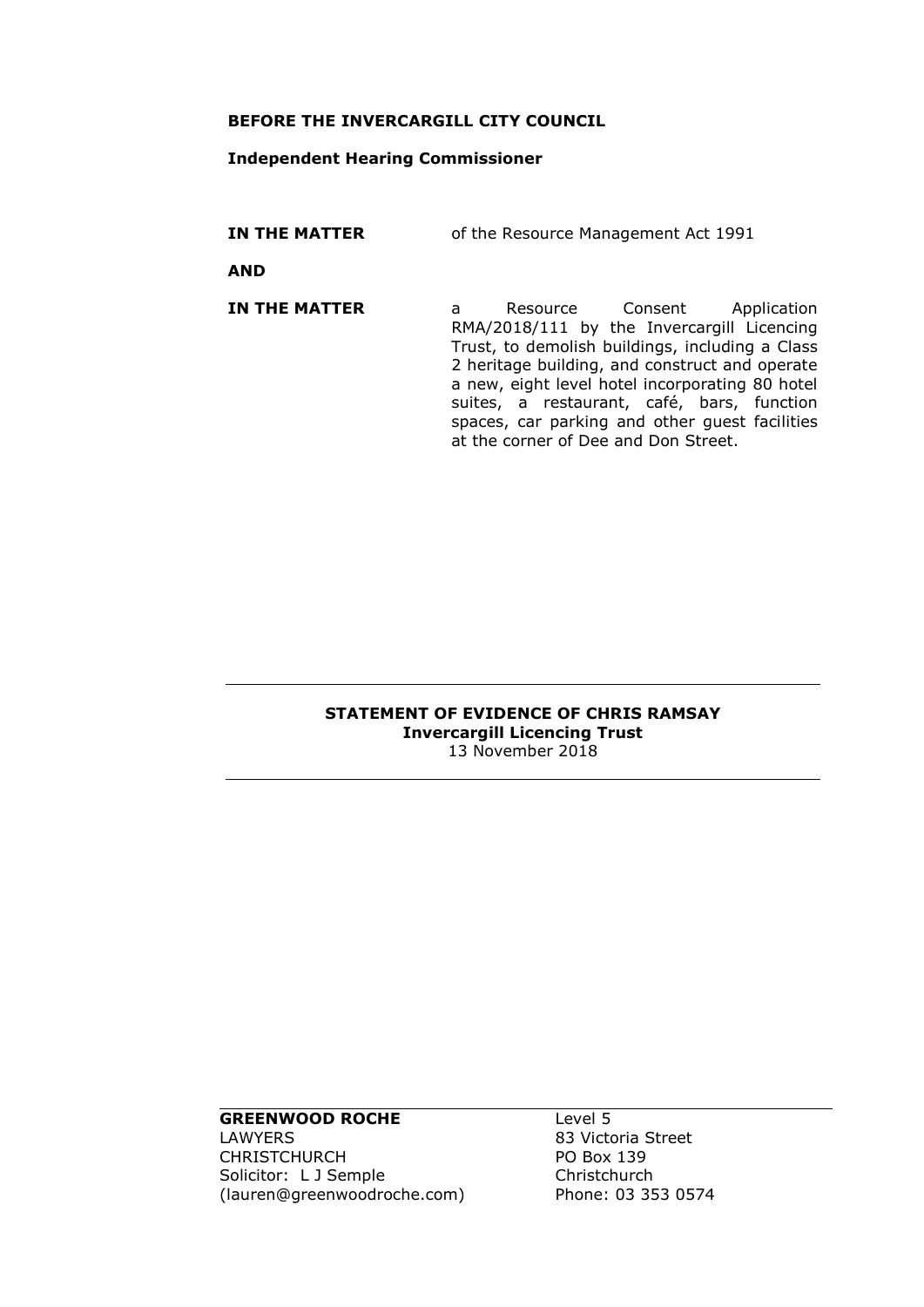# **1 QUALIFICATIONS AND EXPERTISE**

- 1.1 My name is Chris Ramsay. I am Chief Executive Officer at Invercargill Licensing Trust. I have been employed by Invercargill Licensing Trust since July 2014 and am authorised to give this evidence on its behalf.
- 1.2 I have extensive experience in Hospitality, Sales, Marketing and Executive Management. My professional career to date has been based in Dunedin and Invercargill.

# **2 SCOPE OF EVIDENCE**

- 2.1 This evidence will address the following matters:
	- a. a background of the Invercargill Licencing Trust;
	- b. a summary of the proposed development; and
	- c. comments on the draft conditions of consent.

## **3 INVERCARGILL LICENCING TRUST**

- 3.1 The Invercargill Licensing Trust was formed following the restoration of alcohol sales in 1944. The public of Invercargill elected for a Licensing Trust model for the sale and supply of alcohol, following which the Invercargill Licensing Trust Act 1944 came in to force.
- 3.2 From modest beginnings of 4 businesses, the Invercargill Licensing Trust has now grown to operate 26 businesses, employing in excess of 700 people with annual turnover in excess of \$90 million.
- 3.3 The Invercargill Licensing Trust Act, which has subsequently been absorbed into the Sale and Supply of Alcohol Act 2012, prescribes that the distribution of profits from the sale of alcohol is made for public purposes.
- 3.4 Section 307 of the Sale and Supply of Alcohol Act 2012 describes this in more detail: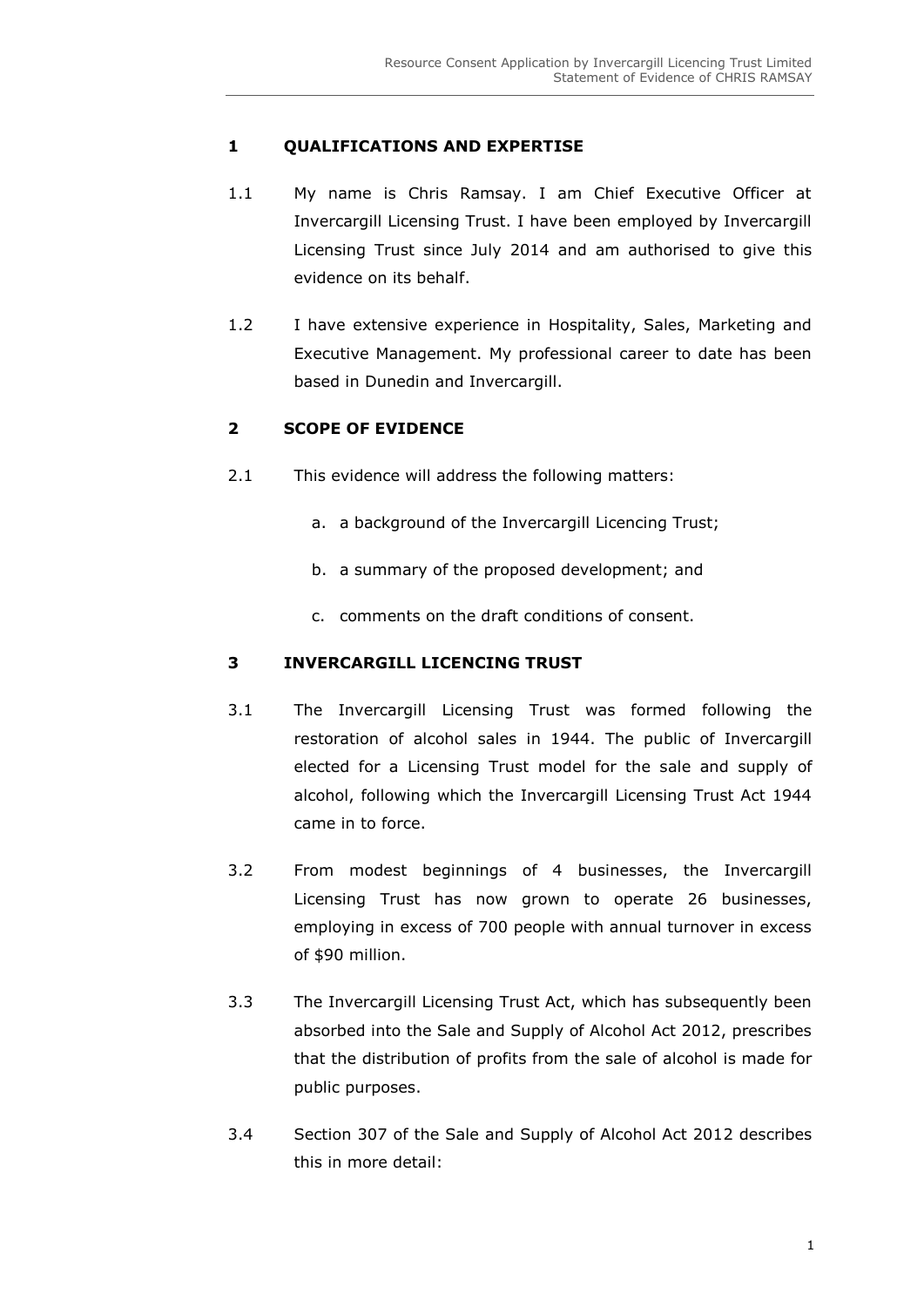- *307 A licensing trust may spend or distribute the net profit that it makes in performing its functions for all or any of the following purposes:*
	- *(a) the promotion, advancement, or encouragement of education, science, literature, art, physical welfare, and other cultural and recreational purposes;*
	- *(b) building, laying out, maintaining, or repairing buildings or places intended to further any of the purposes described in paragraph (a); and*
	- *(c) any other philanthropic purposes.*
- 3.5 Since inception the Invercargill Licensing Trust has been accountable to the people of Invercargill and our annual returns to the community have averaged \$8.3 million per year over the last 5 years, in the form of Grants and Donations.
- 3.6 Protecting our trading privilege is of paramount importance to our ongoing success as at any time the people of Invercargill could vote to remove this. This has occurred in almost all of the other Licensing Trust areas and has been the catalyst for those Trusts ultimate failure.
- 3.7 As such, ensuring the Invercargill public value and appreciate the work of their Licensing Trust is critical to maintaining our trading privilege and our ongoing success. Retaining the public's support in all that we do is therefore very important to us and that is true of the development of the proposal currently before you.
- 3.8 From our perspective, the Invercargill public have been very strong in their support for this current redevelopment project. Specifically, as a part of the Southland Regional Development Strategy (SoRDS) a New CBD Hotel was identified as a critical component to help Invercargill maintain vibrancy and assist in achieving the SoRDS aim of growing the Southland population by 10,000 more people by 2025.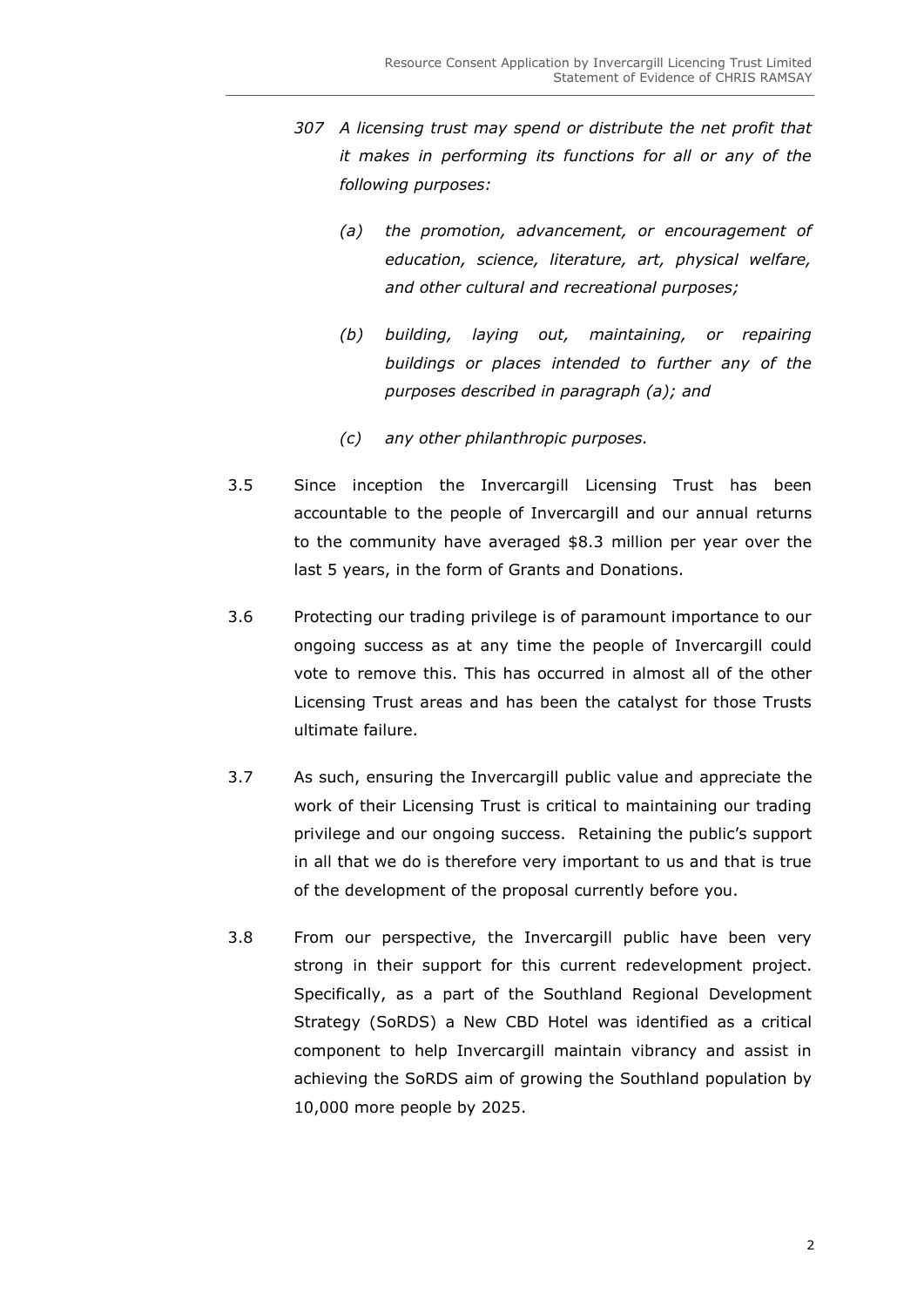## **4 THE PROPOSED ACTIVITY**

- 4.1 By the nature of who we are and our elected mandate it is in our interests to ensure we continue to provide the quality of establishment that the public of Invercargill value and appreciate. As previously mentioned, through the Southland Regional Development Strategy this specific project was identified by the city and region as a core priority.
- 4.2 What we are proposing to build is therefore more than just a Hotel. Yes, it will have 80 rooms of accommodation, along with the amenities that are expected of a Hotel of this size (Gym, Parking, Meeting, Function and small Conference Spaces) but it will also have four distinctly different food and beverage spaces. The aim of including these spaces is to provide Invercargill residents with new food and beverage offerings. This also diversifies the business mix to ensure maximum potential success/ profitability of the overall property.

### **5 DRAFT CONDITIONS OF CONSENT**

- 5.1 As will be readily appreciated this is a significant project for the Trust with accumulated funds making up 80% of the total cost of the New Hotel and debt funding contributing the remaining balance. To that end loan proposals have already been received from two lenders.
- 5.2 Given that context and as a publically accountable organisation we have always had the stated aim of completing this project on time and on budget.
- 5.3 Given this, any conditions that could jeopardise our timeframe or budget have been carefully considered by the Trust. Specifically we have some concerns over proposed consent condition 2 which requires a building consent and financing arrangement for the new hotel to be in place before demolition commences. On our assessment this would have a significant impact on this timeline, adding at least 6 months to the programme with consequent cost escalation as a result.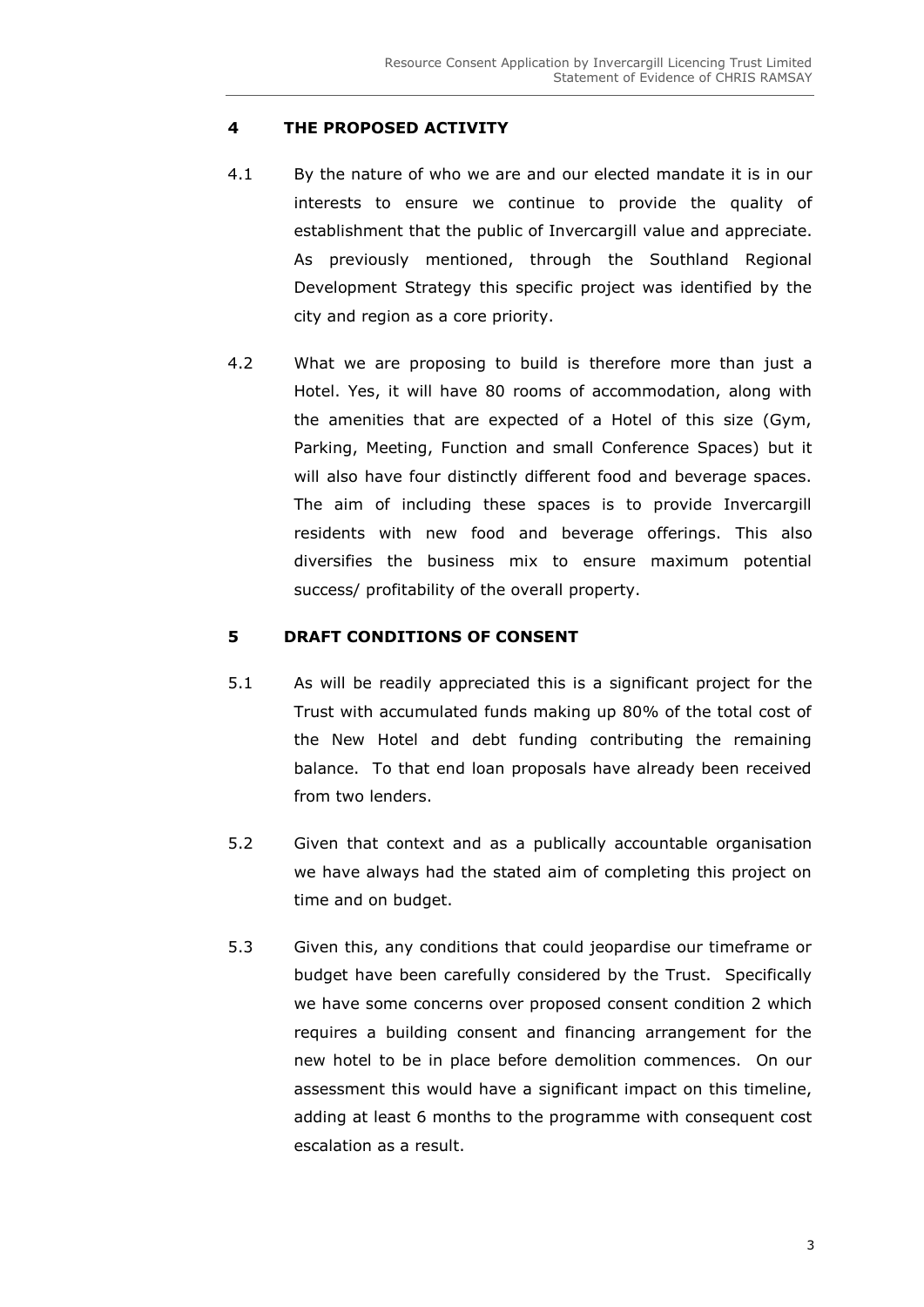- 5.4 This is because it had been our intention to progress the contracting and financing arrangements for the new build and obtain the building consent when the demolition was being undertaken. This would allow us to then go straight from demolition to construction without delay. If we are unable to start demolition until the building consent is in place we will lose valuable time in the programme.
- 5.5 It is the Trust's position that there is minimal, if any, risk of the site being cleared and left vacant. As outlined in the previous points (above), we are in an enviable financial position to progress this work but perhaps more importantly we would not be looking to meet the other requirements of demolition such as paying the \$50,000 heritage fund contribution if we were not committed to getting the hotel built as soon as possible.
- 5.6 Moreover, we continue to be accountable to the people of Invercargill, with our very existence reliant on their support and ensuring we meet their expectations. Our motivation to see this project through to completion cannot be underestimated and we cannot contemplate a situation in which the site would simply be left vacant without drawing significant and perhaps irreparable backlash from our community.
- 5.7 For the above reasons we would respectfully ask that this condition not be imposed should the Commissioner agree to grant consent.

## **6 CONCLUSION**

- 6.1 As an organisation, we are intrinsically aware of our need to be proactively committed to the city and people of Invercargill. It is our very being.
- 6.2 This project has been many years in the planning, through the gradual purchase of relevant buildings and continued accumulation of funds.